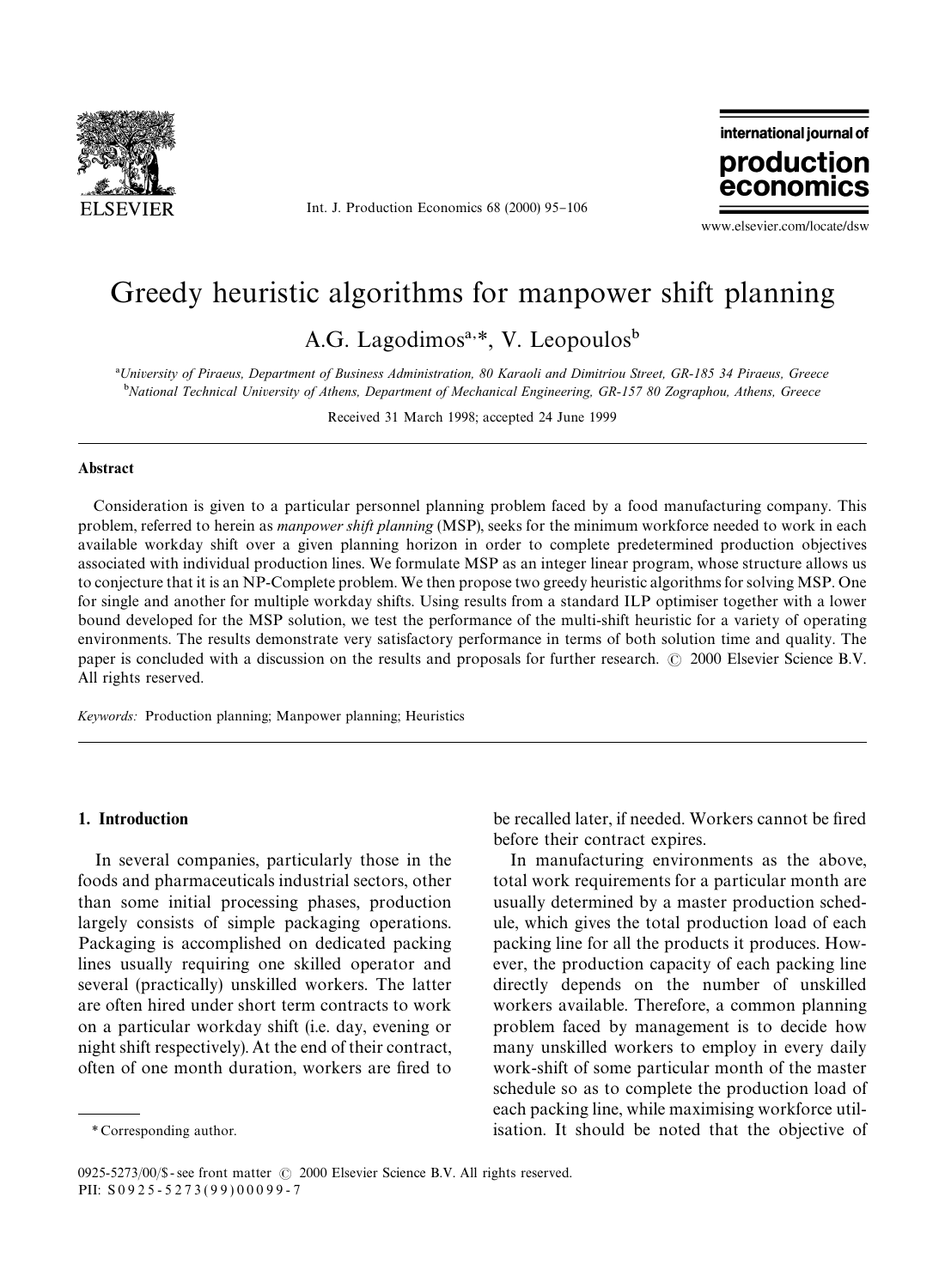maximising workforce utilisation is in most cases equivalent with minimising the total workforce to be employed.

We will refer to this particular personnel and capacity planning problem as the *manpower shift planning* (MSP) problem. It is with the formulation and the solution of MSP, which to our knowledge has never been formally addressed in the past, that this paper is concerned. In fact, as described here, the MSP problem has been the subject of an industrial research project carried out for the Greek affiliate of a multinational company operating in the processed foods and beverages sector.

Since the first published work by Dantzig  $[1]$ , there has been an abundance of research related with personnel planning problems. This traditional paradigm has been primarily concerned with the determination of the workforce to be assigned to each one of a given set of work-time patterns so as to minimise total labour costs, while satisfying given labour requirements associated with each period of a planning horizon. In its most general form where one practically considers any work-time patterns, this problem is known as the *tour scheduling* problem. However, other simpler variations of this problem have also been studied. Jarrah et al. [2] provides a recent brief review of these variations, while more comprehensive, but somewhat dated, reviews are given in  $\lceil 3-5 \rceil$ .

All variations of tour scheduling have invariably been formulated as integer linear programs. Since these have been shown to be NP-Complete [6], most associated research concentrated in developing efficient heuristic solutions. Although it is not our intention to provide a comprehensive description of the related work, it is worth stating that these heuristics have been based on a wide range of different methodologies such as simulated annealing  $[7]$ , LP-based approaches  $[8-10]$  and goal programming [11].

There are two major differences between MSP and the above traditional personnel planning paradigm. Firstly, traditional research is concerned with deriving directly applicable detailed labour schedules. In this context, related models attempt to encapsulate all possible work specifications and minute details (such as meal breaks, days-off and part-time work) in order to realistically represent

the respective operating environments. In contrast, MSP effectively tackles an aggregate capacity planning problem under general production targets and constraints. Secondly, traditional research assumes that workforce requirements for all time periods of the planning horizon are known in advance. In contrast, it is the goal of MSP to determine these workforce requirements for each individual period of the planning horizon so as to ensure that specific production objectives (using equipment of given manning needs) are completely satisfied.

The remainder of the paper is organised as follows. Section 2 provides a formal definition of the MSP problem and formulates it as an integer optimisation program. It also discusses the problem computational complexity in comparison with other known problems and presents a lower bound for its solution. Section 3 presents two heuristic algorithms for solving MSP together with information concerning their order of convergence. Section 4 describes an example of using one of the algorithms for the solution of a particular application problem. Section 5 reports computational results for testing the performance of the heuristics for a variety of operating conditions. Finally, Section 6 discusses possible MSP extensions and concludes with directions for further research.

# 2. Problem formulation

In this section, we present a formal statement of the MSP problem and develop the corresponding optimisation model. We also present some initial observations, which help position the MSP problem in the context of previously identified problems and provide comments and conjectures on the problem of computational complexity. We also present a lower bound for the problem solution, which is later used for testing the quality of the proposed heuristics.

## 2.1. Formal problem definition

A machine shop consists of *n* independent machines and operates *P* shifts per day. Each machine  $i$  requires  $a_i$  unskilled workers for its operation and